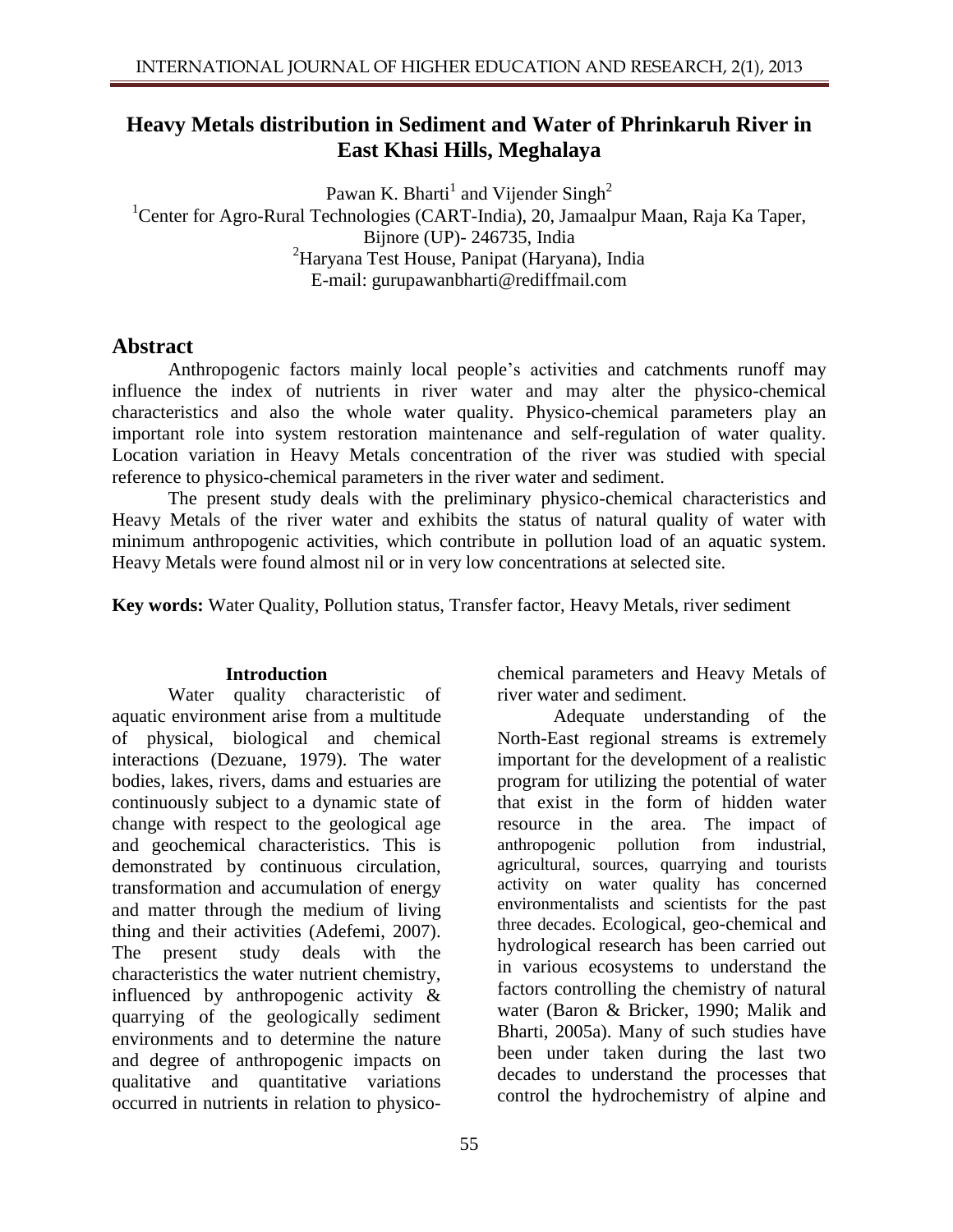sub-alpine systems of North America and Europe (William *et al.* 1993 and Psenner, 1989).

The present study reveals to characteristics the water nutrient chemistry, influenced by anthropogenic activity & quarrying of the geologically sediment environments and to determine the nature and degree of anthropogenic impacts on qualitative and quantitative variations occurred in Heavy Metals in relation to physico-chemical parameters of river water and sediment.

## *Study area:*

The Meghalaya has been surrounded by the natural beauties with lovely trees and cool climate, which is not only a pleasant place to live in but relaxing for holiday also. This is not only a popular state but also valuable or important place for tourism. Shillong is the capital of Meghalaya state. Mowlong Cherra Cement Ltd and Lafarge Umaim Mining Ltd are the major industries of the region. The all seven states of North East India are quite famous as Seven Sisters. Meghalaya is very well known for the record of rainfall, the state consists of the two places namely Cherrepunjee and Mawsinram for maximum rainfall throughout the year. So, the maximum water resources are depending chiefly on total precipitations of the region.

Population of the region is completely depending upon the river water for drinking, bathing, and other activities. *Meteorologically*, region has a cool & pleasant climate. *Geologically,* North-east hills are enriched with various minerals and the hills near Bangladesh are rich in limestone. *Geographically*, the study area is situated in the globe on a Latitude 25° 11' 5.8" N & Longitude 91° 37' 26.1" E for Upstream site and Latitude 25° 10' 51.9" N & Longitude  $91^\circ$   $37'$   $22.5''$  E for Downstream site.

### **Materials and methods**

The water samples were collected from Phrinkaruh River upstream (U/S sampling site A) near Phrinkaruh Village and downstream (D/S sampling site B) near Bangladesh border according to the analytical requirement in morning period 9:00 Hrs. to 10:00 Hrs. along with the water samples, sediment samples was also collected from the river bed with the help of Eckmen Dredge sediment sampler.

The water samples for physicochemical parameters and Heavy Metals were collected by using rinsed Borosil glassware, and analyzed with the help of the procedure described by APHA (1995) and Trivedi and Goel (1984). Colour, odour, turbidity, velocity, temperature and Dissolved oxygen were analyzed on sampling sites. Samples were collected from selected sites and immediately preserved in ice boxes, and transfer to the lab for further analysis. Water and sediment samples were digested and Heavy Metals were detected using Atomic absorption spectrophotometer. Transfer Factor (TF) was calculated according to Bharti (2007) to assess the status of Heavy Metals transfer from river water to river sediment of Phrinkaruh river. Geo-accumulation factor  $(I_{geo})$  and Enrichment factor (EF) were calculated according to Bharti (2007).

### **Results & Discussion**

Phrinkaruh river is flowing throughout a valley of North-east hills chain near the Bangladesh Border, enriched with limestone and lignite rocks, which affect the water quality of river according to the locations. Nutrients concentration, Heavy Metals and related physico-chemical parameters from selected sites are depicted in tables.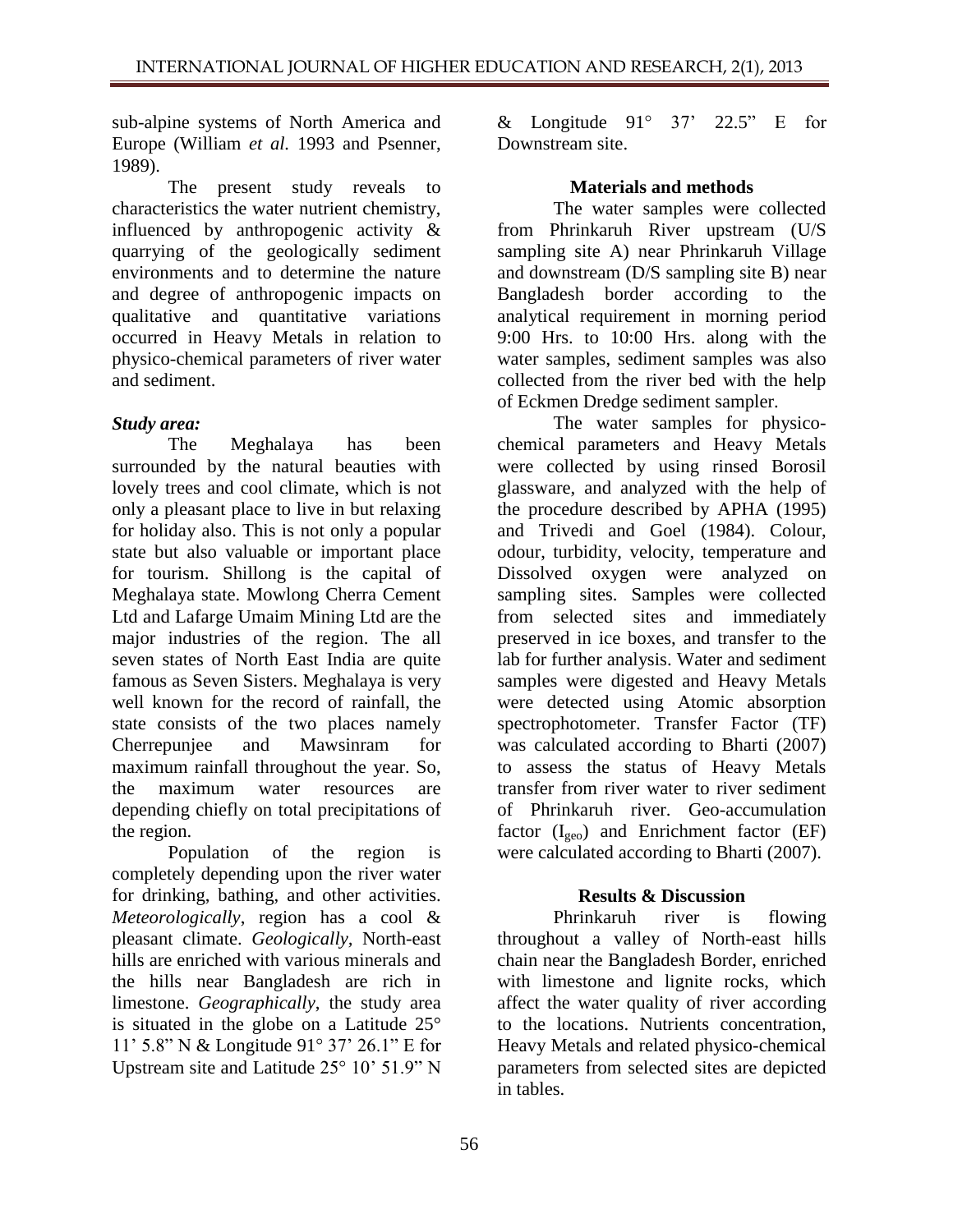Phrinkaruh river has the spatial variations of water temperature, which plays a significant role in all physicobiochemical reactions and self-purification power of aquatic system (Badola & Singh, 1981). Higher value of temperature was found 17 °C in summer at downstream and minimum 12 °C in winter season at upstream. Turbidity is striking characteristic of the physical status of the water bodies. Although in Phrinkaruh river water is clear because there is no more pollution, siltation was the main source of turbidity in tributaries. Detritus and other non-organic material being added to water mass due to rainfall and anthropogenic activities (Camron, 1996). Maximum turbidity was recorded 8 NTU during rainy season at downstream and minimum 1 NTU in summer season at upstream. The maximum depth of photic zone provides the better biological production for all aquatic organisms (Malik and Bharti, 2005b).

Total dissolved solids were found in the range of 118 mg/l in summer to 148 mg/l in monsoon season, due to the gradual increases in velocity of river which favoured effective sedimentation (Subramanian, 1979). Chemical oxygen demand was found 5 mg/l to 8 mg/l during the study period. Chemical oxygen demand represents chemically oxidizable organic matter load in water, while biochemical oxygen demand is only biodegradable materials (Malik and Bharti, 2005c). In the present study the values observed during monsoon months may be attributed maximum biological activities and high temperature, stimulate the growth of microorganisms (William et al., 1993).

The pH of natural water was controlled in a great extent by the interaction of hydroxyl ions arising from the hydrolysis of bicarbonate (Sharma, 1986). The pH of Phrinkaruh river was

recorded alkaline (7.5-8.4). Total hardness is mainly due to percentage of calcium and magnesium salts of bicarbonates, carbonates, sulphates and chlorides, while the value of alkalinity occured due to presence of bicarbonates. The concentration of hardness was analyzed 97- 128 mg/l during the study. Alkalinity was also found 81-133 mg/l with a small fluctuation. A positive relationship between hardness and alkalinity was recorded in river Ganga at Rishikesh (Chopra and Patric, 1994). Maximum chloride concentration was recorded maximum (6 mg/l) in winter and minimum in summer (2 mg/l). Chloride and hardness showed a positive relationship to one another (Chopra and Patric, 1994). Chloride was found in the form of chloride ion, and one of the major inorganic anion present in natural water (Malik and Bharti, 2009).

Calcium and magnesium the dominant cations, and these represent the main weathering products, but significant hydro-chemical differences between the two sampling sites associated with the bedrock geology exist (Jenkins *et al.,* 1995). Calcium is one of the essential nutrients, which plays an important role in biological system. Maximum calcium concentration was recorded (48 mg/l) in monsoon and minimum in winter (26 mg/l). Positive relationship between, calcium and temperature was also reported by Khanna and Singh (2000) in river Suswa, Dehradun. Magnesium is also an essential element but it is toxic at higher concentration. The concentration of magnesium in Phrinkaruh river was found maximum (14 mg/l) and minimum (3 mg/l) and it was very low in comparison to Hillstreams of Uttarakhand (Bharti, 2004). During the summer season nutrients concentration in rivers and hill-streams became more. Miller *et al.* (1997) described the nutrients availability in selected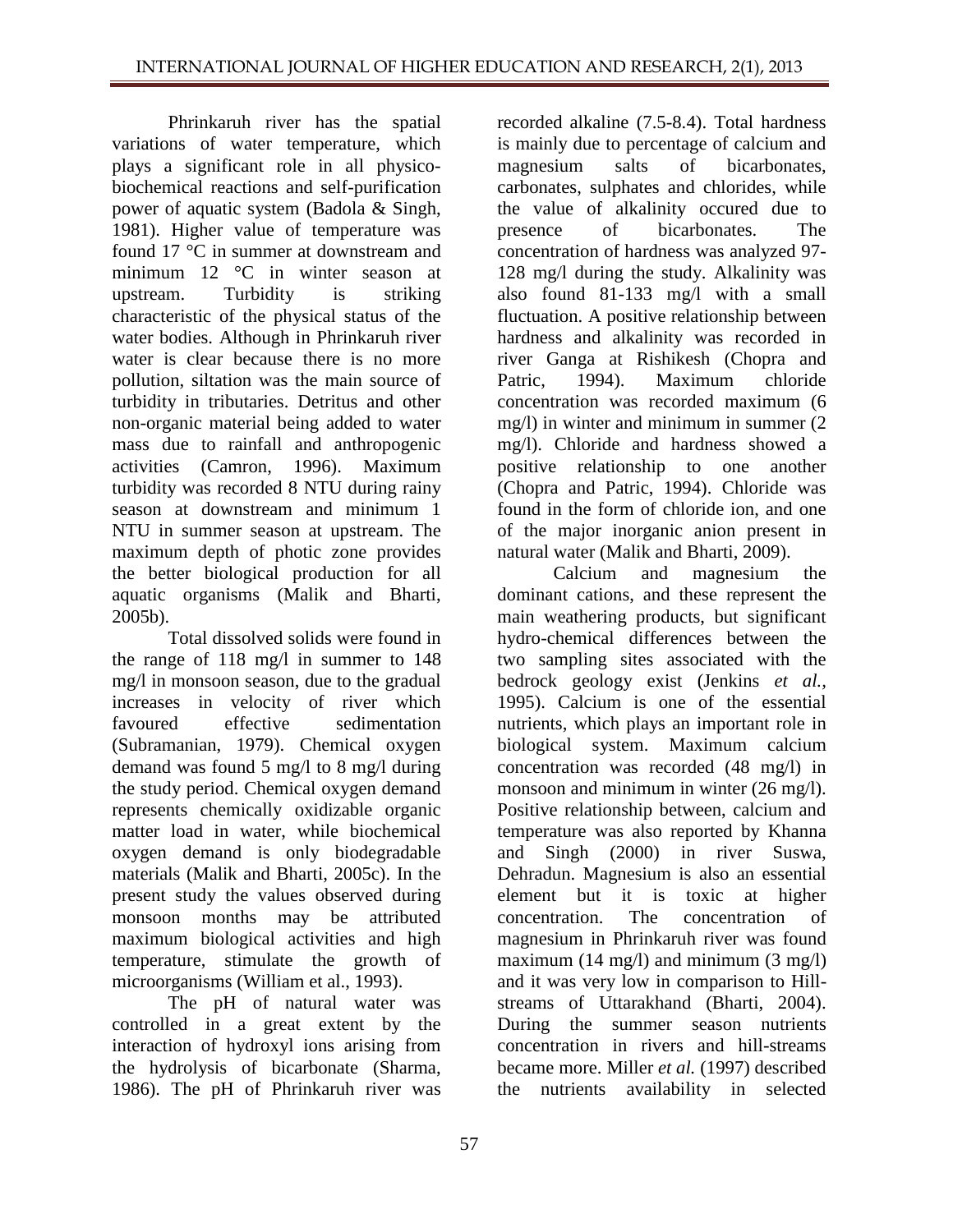environmental settings of the Potomac River and Cameron (1996) showed the similar type of fluctuation in Fraser river of British Columbia. Bond (1979) described similar nutrients concentration pattern in a stream draining a mountain ecosystem in Utah. The concentrations of Calcium were observed in similar range in Phrinkaruh river water at upstream as well as downstream in comparison to rivers and hill-streams of North India, while magnesium was found in low range. Dissolved oxygen was found 8.1 to 9.8 mg/l at upstream and downstream during the study period. Heavy Metals were found almost nil or in very low concentrations at both selected site.

Heavy Metals like Cadmium, copper, iron, manganese, lead and zinc were not found in high concentration at both sites during any season. Cadmium, copper and manganese were absolutely absent in all seasons, while Lead, Zinz and Iron concentrations were also found below detection limit in maximum samples. The concentration of iron was maximum observed 0.06 mg/l during winter season. Lead was found 0.01 mg/l in winter season at upstream site and Zinc concentration was 0.02 mg/l in summer and monsoon season. Malik *et al*., (2009) described the role of Heavy Metals in the surface water of north India. The results of Bharti *et al*., (2010) were also indicated the relation of Heavy Metals and phytoplankton in a north Indian water body.

The physico-chemical characteristics of Phrinkaruh river sediment were found quite natural. It was found in silty sand category with 74% sand and 25% silt. Moisture, Ca, Mg and chlorides were found 6.1, 5.2, 0.6 and 0.3 % by mass respectively, while conductivity was observed 89 µmho/cm. Physico-chemical parameters of river sediments are also depicted in table-4.

Transfer factors from river water to sediment for all metals were found quite irregular. Transfer factor for cadmium was found 0, while it was found constant for copper in all seasons. It was found 93333.3, 46666.7 and 70000 in winter, summer and monsoon seasons respectively for Iron. Transfer factor was calculated 74000 in winter, summer and monsoon seasons for manganese. For Lead, transfer factor was calculated constant 6000. For zinc, transfer factor was calculated from 5700 to 22800. All results of transfer factors are depicted in Table-5.

Values for Igeo and EF for river sediment are given in table -6. The geoaccumulation index rating was not found positive for almost all metals. Igeo rating for lead was found 0.0, while rating was found with negative value. Besides Igeo index rating, metal value was not found more than 1.0. Enrichment factor was observed 0.0, 7.1, 1000, 10.7, 132.1 and 40.7 for Cd, Cu, Fe, Pb, Mn and Zn respectively.

The present results conclude that significant differences in river water nutrient concentrations exist among different environmental settings within the two subunits. Absence or low concentration of Heavy Metals shows that the water is still industrial pollution free. However, the Indian standards are not so strict (Bharti, 2007b), but Heavy Metals never cross the limits during the study period. On the basis of physico-chemical parameters and Heavy Metals, the water may be considered for drinking and other purposes.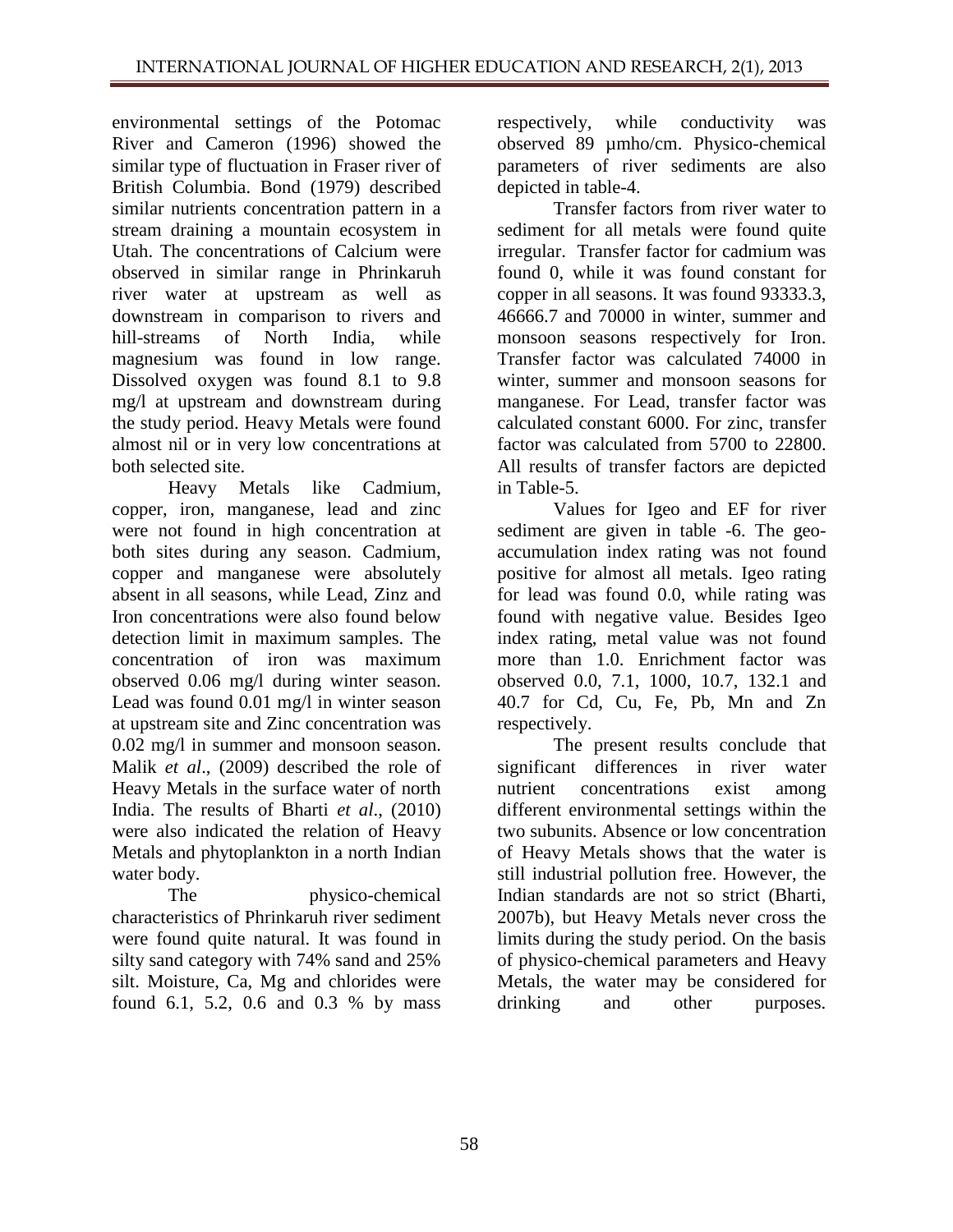| S.N. | <b>Parameters</b> | Unit                     | <b>Phrinkaruh Upstream</b> |               | <b>Phrinkaruh Downstream</b> |                 |               | <b>Desirable</b> |                              |
|------|-------------------|--------------------------|----------------------------|---------------|------------------------------|-----------------|---------------|------------------|------------------------------|
|      |                   |                          | Winter                     | <b>Summer</b> | <b>Monsoon</b>               | Winter          | <b>Summer</b> | <b>Monsoon</b>   | Limit                        |
| 1.   | Temperature       | $\rm ^{\circ}C$          | 12                         | 16            | 15                           | 12              | 17            | 16               |                              |
| 2.   | Colour            | $\overline{\phantom{a}}$ | Clear                      | Clear         | Clear                        | Clear           | Clear         | Clear            | $\overline{\phantom{a}}$     |
| 3.   | Odour             | $\overline{\phantom{a}}$ | Nil                        | Nil           | N <sub>i</sub>               | N <sub>il</sub> | Nil           | N <sub>i</sub> l | ۰                            |
| 4.   | Turbidity         | <b>NTU</b>               |                            | 4             | ⇁                            |                 | 5             | 8                | 5                            |
| 5.   | Velocity          | m/s                      | 0.3                        | 0.3           | 0.4                          | 0.2             | 0.3           | 0.4              | $\qquad \qquad \blacksquare$ |
| 6.   | <b>TDS</b>        | Mg/l                     | 120                        | 118           | 148                          | 125             | 120           | 155              | 500                          |

**TABLE 1: Physical characteristics of Phrinkaruh river water**

**TABLE 2: Chemical characteristics of Phrinkaruh river water**

| <b>S.N.</b> | <b>Parameters</b>     | Unit | <b>Phrinkaruh Upstream</b> |               |                 | <b>Phrinkaruh Downstream</b> |                 |                | <b>Desirable</b>         |
|-------------|-----------------------|------|----------------------------|---------------|-----------------|------------------------------|-----------------|----------------|--------------------------|
|             |                       |      | Winter                     | <b>Summer</b> | <b>Monsoon</b>  | Winter                       | <b>Summer</b>   | <b>Monsoon</b> | Limit                    |
| 1.          | pH                    |      | 7.6                        | 8.4           | 7.6             | 7.7                          | 8.3             | 7.5            | $6.5 - 8.5$              |
| 2.          | Alkalinity            | Mg/l | 92                         | 81            | 133             | 96                           | 85              | 130            | 200                      |
| 3.          | <b>Total Hardness</b> | Mg/l | 107                        | 97            | 128             | 109                          | 101             | 128            | 300                      |
| 4.          | Calcium               | Mg/l | 38                         | 34            | 48              | 26                           | 34              | 38             | 75                       |
| 5.          | Magnesium             | Mg/l | 3                          | 7             | 12              | $\overline{4}$               | 11              | 14             | 30                       |
| 6.          | Chlorides             | Mg/l | 5                          | 2             | 5               | 6                            | 4               | 5              | 250                      |
| 7.          | DO                    | Mg/l | 9.6                        | 9.8           | 8.1             | 8.6                          | 9.0             | 8.6            | $\overline{\phantom{0}}$ |
| 8.          | <b>BOD</b>            | Mg/l | Nil                        |               | N <sub>il</sub> | Nil                          | N <sub>il</sub> | N <sub>i</sub> | $\overline{\phantom{0}}$ |
| 9.          | <b>COD</b>            | Mg/l | 6                          | 8             | 5               | 5                            | 6               | 6              | $\overline{\phantom{0}}$ |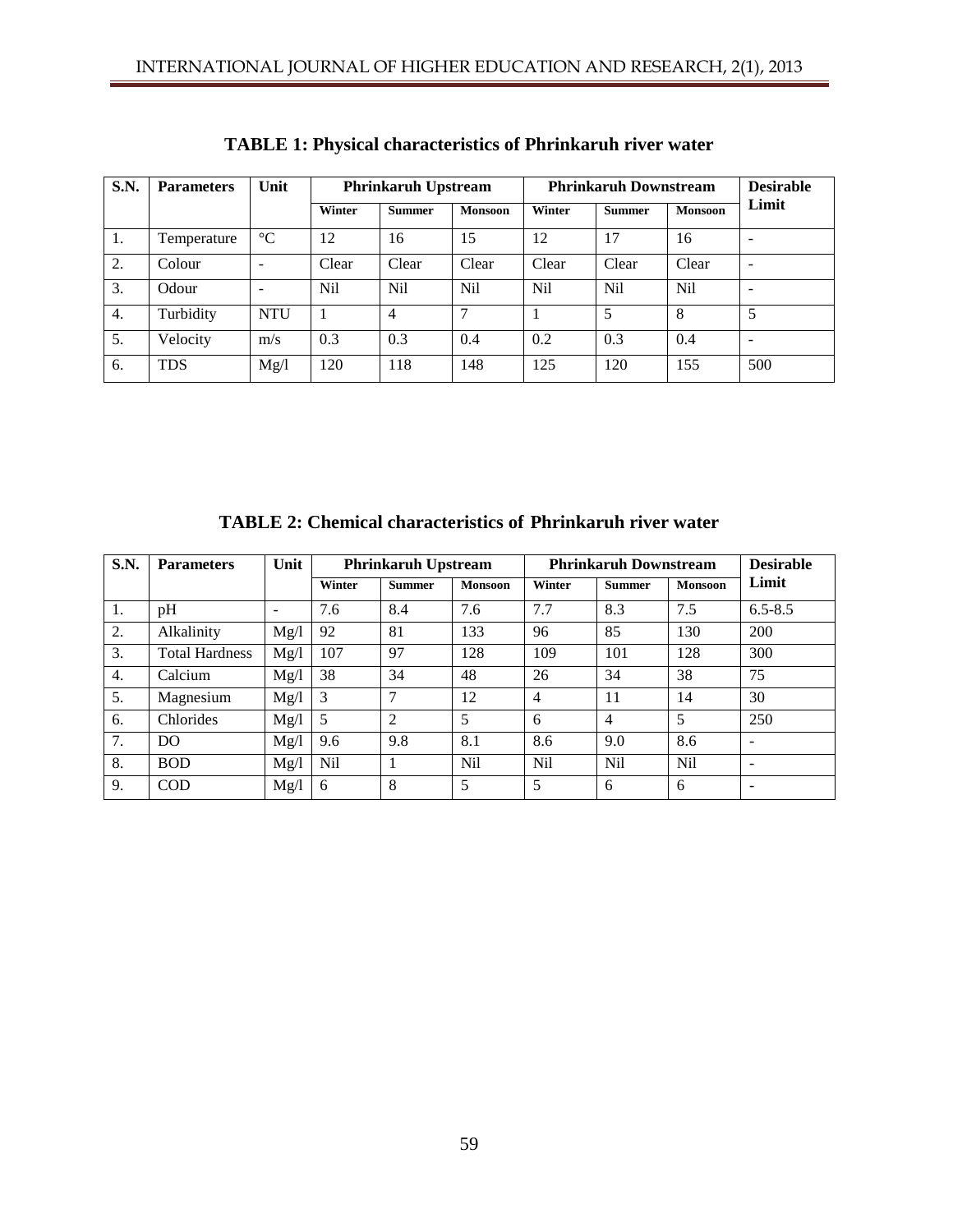| S.N | <b>Parameters</b> | Unit | <b>Phrinkaruh Upstream</b> |               |                | <b>Phrinkaruh Downstream</b> |               |                | <b>Phalankaruh</b> |
|-----|-------------------|------|----------------------------|---------------|----------------|------------------------------|---------------|----------------|--------------------|
| ٠   |                   |      | Winter                     | <b>Summer</b> | <b>Monsoon</b> | Winter                       | <b>Summer</b> | <b>Monsoon</b> | Sediment mg/kg     |
| 1.  | Cadmium           | Mg/l | <b>BDL</b>                 | <b>BDL</b>    | <b>BDL</b>     | <b>BDL</b>                   | <b>BDL</b>    | <b>BDL</b>     | <b>BDL</b>         |
| 2.  | Copper            | Mg/l | <b>BDL</b>                 | <b>BDL</b>    | <b>BDL</b>     | <b>BDL</b>                   | <b>BDL</b>    | <b>BDL</b>     | 20                 |
| 3.  | Iron              | Mg/l | 0.06                       | 0.02          | <b>BDL</b>     | 0.03                         | 0.06          | 0.04           | 2800               |
| 4.  | Lead              | Mg/l | 0.01                       | <b>BDL</b>    | <b>BDL</b>     | <b>BDL</b>                   | <b>BDL</b>    | <b>BDL</b>     | 30                 |
| 5.  | Manganese         | Mg/l | <b>BDL</b>                 | <b>BDL</b>    | <b>BDL</b>     | <b>BDL</b>                   | <b>BDL</b>    | <b>BDL</b>     | 370                |
| 6.  | Zinc              | Mg/l | <b>BDL</b>                 | 0.02          | <b>BDL</b>     | <b>BDL</b>                   | 0.02          | 0.02           | 114                |

**TABLE 3: Heavy Metals in Phrinkaruh river water and sediment** 

BDL= Below Detection Limit

| S.N. | <b>Parameters</b>                           | Unit         | <b>Phrinkaruh</b><br><b>Sediment</b> | <b>Method</b>      |
|------|---------------------------------------------|--------------|--------------------------------------|--------------------|
| 1.   | Texture                                     |              | Silty sand                           | IS: 2720 p-4       |
| 2.   | Grain size analysis<br>Sand<br>Silt<br>Clay | % by mass    | 74<br>25                             | IS: 2720 p-17      |
| 3.   | Moisture Content                            | % by mass    | 6.1                                  | IS: 2720 p-2       |
| 4.   | pH                                          |              | 5.4                                  | IS: 2720 p-26      |
| 5.   | Conductivity                                | $\mu$ mho/cm | 89                                   | Conductivity meter |
| 6.   | Calcium                                     | % by mass    | 5.2                                  | APHA (1998)        |
| 7.   | Magnesium                                   | % by mass    | $0.6^{\circ}$                        | APHA (1998)        |
| 8.   | Chlorides                                   | % by mass    | 0.3                                  | Volhard's method   |

## **TABLE 5: Transfer factor of Heavy Metals from Phrinkaruh river water to sediment**

|             |                     | <b>Transfer factor</b> |               |                |  |  |  |
|-------------|---------------------|------------------------|---------------|----------------|--|--|--|
| <b>S.N.</b> | <b>Heavy Metals</b> | Winter                 | <b>Summer</b> | <b>Monsoon</b> |  |  |  |
| 1.          | Cadmium             | 0.0                    | 0.0           | 0.0            |  |  |  |
| 2.          | Copper              | 4000.0                 | 4000.0        | 4000.0         |  |  |  |
| 3.          | Iron                | 93333.3                | 46666.7       | 70000.0        |  |  |  |
| 4.          | Lead                | 6000.0                 | 6000.0        | 6000.0         |  |  |  |
| 5.          | Manganese           | 74000.0                | 74000.0       | 74000.0        |  |  |  |
| 6.          | Zinc                | 22800.0                | 5700.0        | 5700.0         |  |  |  |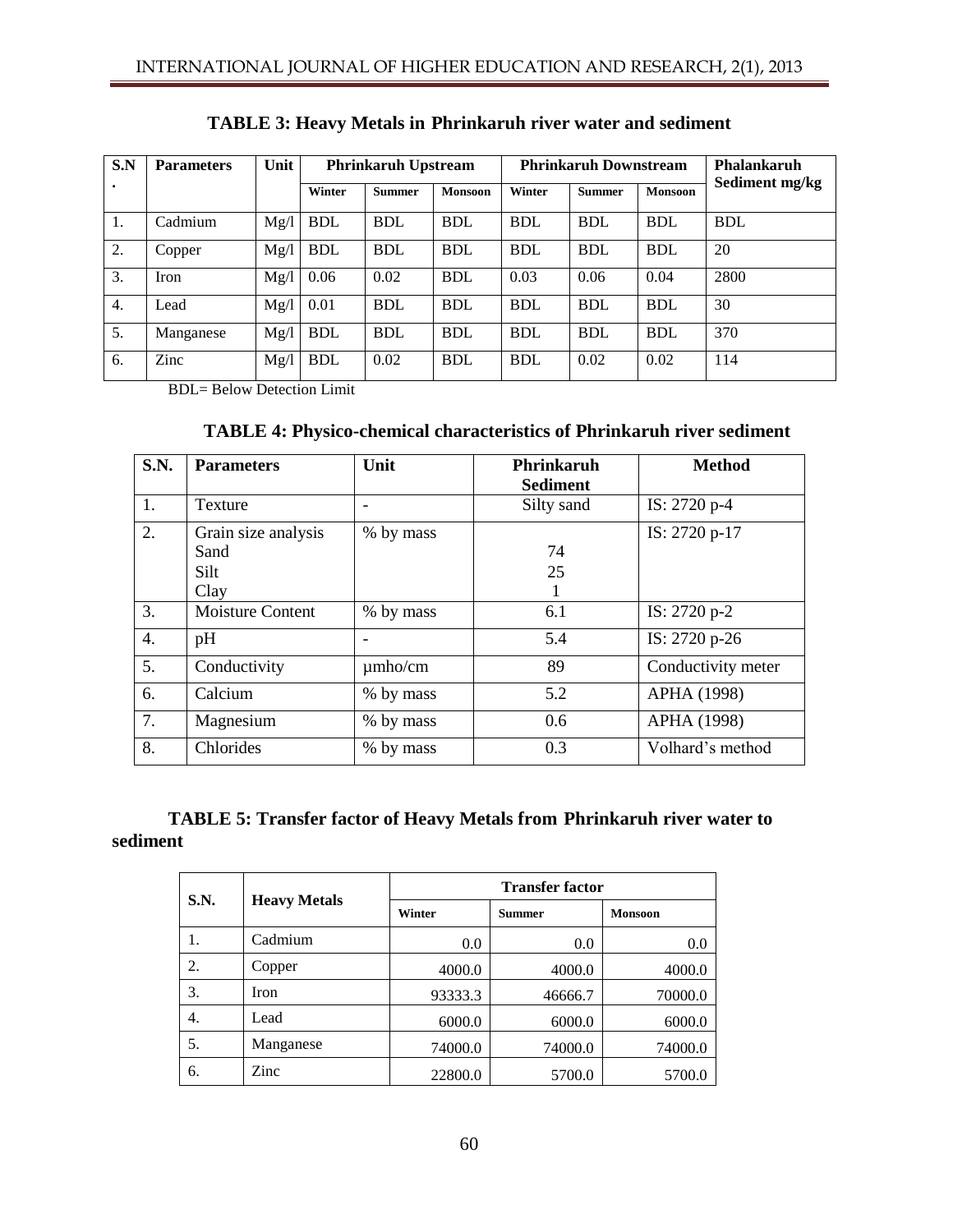| S.N. |                     |       | <b>Geo-accumulation Index</b> | <b>Enrichment</b> factor |  |
|------|---------------------|-------|-------------------------------|--------------------------|--|
|      | <b>Heavy Metals</b> | Value | Igeo                          |                          |  |
| ı.   | Cadmium             | 0.01  | $-6.49$                       | 0.0                      |  |
| 2.   | Copper              | 0.30  | $-1.75$                       | 7.1                      |  |
| 3.   | Iron                | 0.04  | $-4.66$                       | 1000.0                   |  |
| 4.   | Lead                | 1.00  | 0.00                          | 10.7                     |  |
| 5.   | Manganese           | 0.29  | $-1.78$                       | 132.1                    |  |
| 6.   | Zinc                | 0.80  | $-0.32$                       | 40.7                     |  |

**TABLE 6: Geo-accumulation Index and Enrichment factor for Heavy Metals** 



**Fig-1: Showing the Transfer factor for Heavy Metals in Phrinkaruh river water to sediment**

#### **Acknowledgement**

Thanks are due to ERM consultancy, Gurgaon, Shriram Institute for Industrial Research, Delhi and Lafarge Umaim mining Pvt. Ltd. and all staff, for their continuous helps during the course of sampling and further research.

#### *Reference*

APHA (1995): Standard methods for examination of water and waste

water. *American Public Health Association, 19th edition. Inc, New York.* pp:1970.

- Adefemi, O.S.; Asaolu, S.S. and Olaofe, O. (2007): Assessment of the Physico-Chemical Status of Water Samples from Major Dams in Ekiti State, Nigeria, *Pakistan Journal of Nutrition*, 6 (6): 657-659,
- Badola, S.P. and Singh, H.R. (1981) Hydrobiology of the river Alaknanda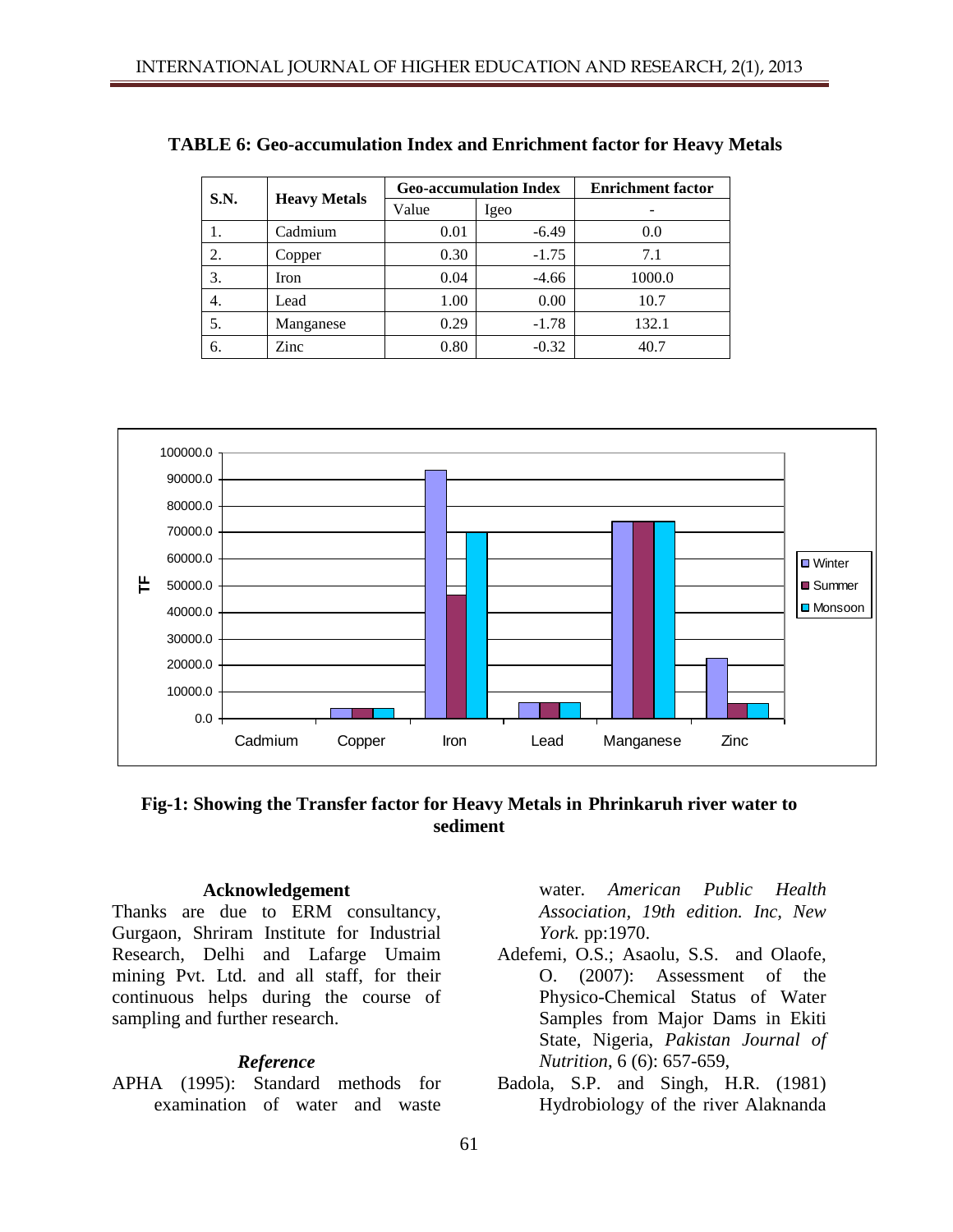of Garhwal Himalaya. *Indian J. Ecol*., 8(2): 269-276.

- Baron, J. & Bricker, O.P. (1990) Hydrological and chemical flux in Loch Vale watershed, Rocky Mountain National Park. In: Biogeochemistry of major rivers. SCOPE 42. Wiley and sons, New York, USA.
- Bharti, P.K. (2004): Limnobiological study of Sahastradhara hill-stream at Dehradun, *M.Sc. Dissertation*, submitted to Gurukula Kangri University, Hardwar, pp: 102.
- Bharti, P.K. (2007): Effect of textile industrial effluents on ground water and soil quality in Panipat region (Haryana), *Ph.D. Thesis*, submitted to Gurukula Kangri University, Hardwar, pp: 191.
- Bharti, P.K. (2007b): Why Indian standards are not so strict?, *Current Science,* 93(9): 1202.
- Bharti, P.K., Malik, D.S. and Rashmi Yadav (2010): Influence of Heavy Metals on Abundance of Cyanophyceae Members in Three Spring-fed Lake in Kempty, Dehradun, In: 'Advances in Aquatic Ecology, Vol-III' ed. by V.B. Sakhare, *Daya Publishing House, New Delhi*, pp: 107-111.
- Bond, H. B. (1979): Nutrient concentrations patterns in a stream draining a montane ecosystem in Utah. *Ecology.* 60(6): 1184-1196.
- Cameron, E. M. (1996): Hydrogeochemistry of the Fraser River British Columbia: Seasonal variation in major and minor components. *J. Hydrol.* 182(1-4): 209-255.
- Chopra, A. K. and Patrick, N. J. (1994): Effect of domestic sewage on selfpurification of Ganga water at Rishikesh. *A. Bio. Science.* 13(11): 75-82.
- Dezuane, J. (1979): Handbook of drinking water quality. Indiana University Press, pp: 3-17.
- Jenkins, A., Sloan W.T. & Cosby, B.J. (1995) Stream chemistry is the middle hills and high mountain of the Himalaya, Nepal. *Journal of Hydrology.* Vol-166, No-1-4: 61-79.
- Khanna, D.R and Singh. R.K. (2000). Seasonal fluctuations in the plankton of Suswa River at Raiwala Dehradun. *Env. Conservations J.* 1(2 & 3): 89- 92.
- Malik, D. S*.* and Bharti, Pawan K. (2005a): Nutrient dynamics in Rhithron zone of Shivalik Himalayan stream Sahastradhara, Dehradun (Uttaranchal), *Env. Cons. J.* 6 (2): 63- 68.
- Malik, D. S*.* and Bharti, P. K. (2005b): Fluctuation in planktonic population of Sahastradhara hill-stream at Dehradun (Uttaranchal), *Aquacult.* 6 (2): 191-198.
- Malik, D. S*.* and Bharti, P. K. (2005c): Primary production efficiency of Sahstradhara hill-stream, Dehradun, *Env. Cons. J.* 6 (3): 117-121.
- Malik, D. S*.* and Bharti, P. K. (2009): Ecology of Sahastradhara Hill-stream at Dehradun (Uttaranchal), In: 'Advances in Aquatic Ecology, Vol-I' ed. by V.B. Sakhare, *Daya Publishing House, New Delhi*, pp: 1-11.
- Malik, D. S*.* and Bharti, P. K., Negi, K.S. and Rashmi Yadav (2009): Distribution of Metals in Water of an Artificial Lake at Mussoorie, Uttarakhand, In: 'Aquatic biology and aquaculture' edited by V.B. Sakhare, Ambajoagi, MS, *Manglam Publication, New Delhi*, pp: 77-95.
- Miller, C. V.; Denis, J. M.; Ator, S. W. and Brakebill, J. W. (1997): Nutrients in stream during baseflow in selected environmental settings of the